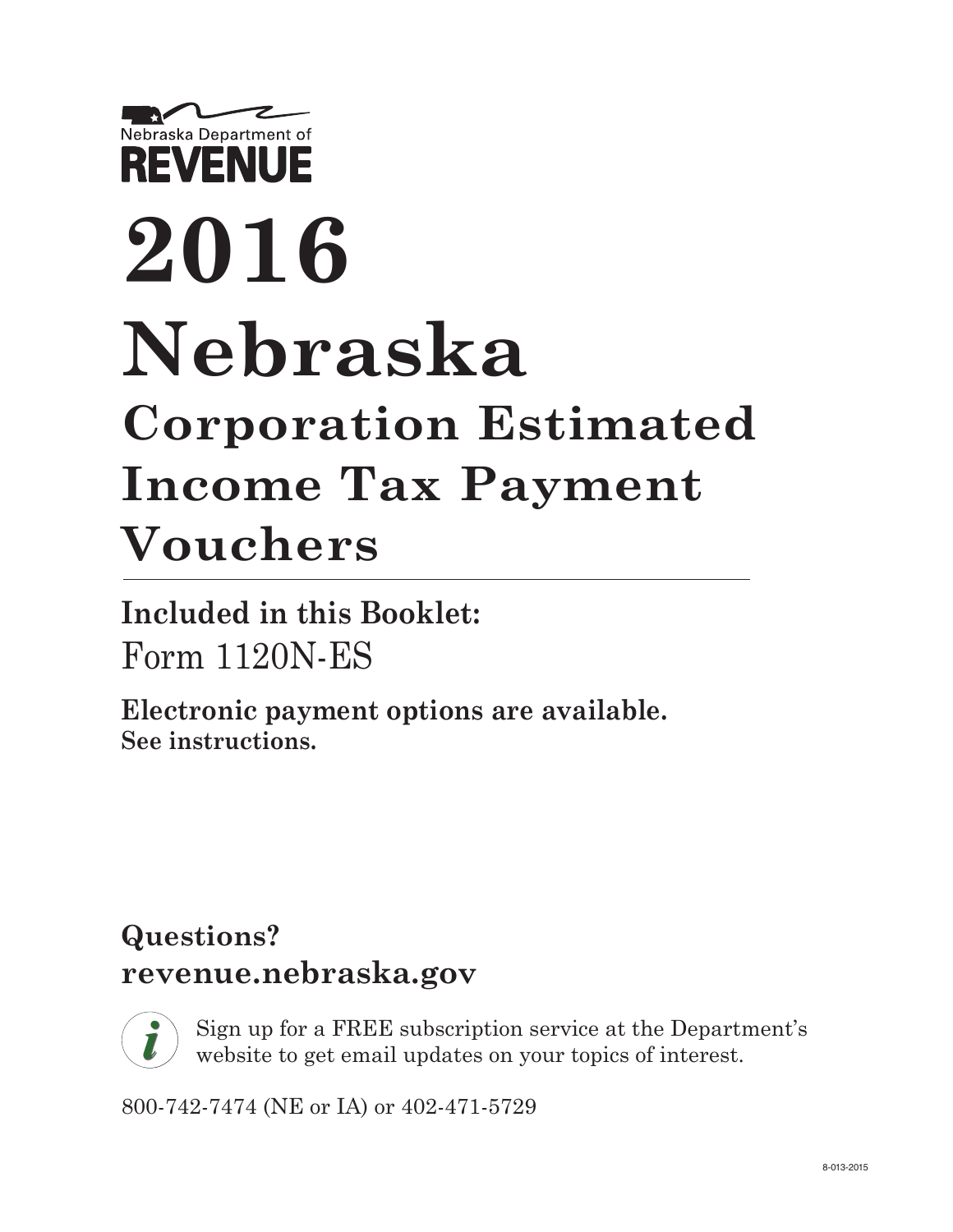#### **Instructions**

**Who Must Make Estimated Payments.** Every corporation subject to taxation under the Internal Revenue Code must make estimated income tax payments if its Nebraska income tax liability can reasonably be expected to exceed allowable credits by \$400 or more. The allowable credits are the premium tax credit, the Community Development Assistance Act credit, the Beginning Farmer credit, the biodiesel tax credit, new markets tax credit (NMTC), the Nebraska Historic Tax Credit (NHTC), and various economic incentive program credits reported on Form 3800N. For additional information on these credits visit the Nebraska Department of Revenue's (Department) website at **[revenue.nebraska.gov](http://www.revenue.nebraska.gov/).**

**When to Make Estimated Income Tax Payments.** Estimated income tax installments are due by the 15th day of the 4th, 6th, 9th, and 12th months of the tax year. The estimated income tax may be paid in full with the first installment, or paid in equal installments on each due date.

If you miss a payment of estimated income tax, or if you made a mistake which caused an underpayment in earlier installments, make an immediate "catchup" payment with your next installment payment.

**Methods of Payment.** Some corporations are required to make their corporation payments electronically. A corporation with an electronic payment mandate from the Department must make all estimated income tax payments using one of the electronic methods outlined below. All corporations are encouraged to make their estimated income tax payments electronically.

#### **Electronic Payment Options**

**[Nebraska e-pay](http://www.revenue.nebraska.gov/electron/bus_e-pay.html)**. Nebraska e-pay is the Department's web-based electronic payment system. You enter your payment and bank account information, and choose a date (up to a year in advance) to have your account debited. You will receive an email confirmation for each payment scheduled.

[ACH Credit](http://www.revenue.nebraska.gov/electron/ach_credit.html). You (or your bank) create an electronic file in the appropriate ACH file format. It is submitted to the Federal Reserve and instructs your bank to "credit" the state's bank account.

**[Nebraska Tele-pay](http://www.revenue.nebraska.gov/electron/Tele-pay_Instr.pdf)**. Nebraska Tele-pay is the Department's phone-based electronic payment system. Call 800-232-0057, enter your payment and bank account information, and choose a date (up to a year in advance) to have your account debited. You will receive a confirmation number at the end of your call.

**[Credit Card](http://www.revenue.nebraska.gov/electron/credit_card.html)**. Secure credit card payments can be initiated through Official Payments at [officialpayments.com](https://www.officialpayments.com/index.jsp); via phone at 800-272-9829; or by downloading the OPAY app from your smart phone's app store. Eligible credit cards include American Express, Discover, MasterCard, and VISA. A convenience fee (2.49% of the payment, \$1 minimum) is charged to the card you use. This fee is paid to the credit card vendor, not the state, and will appear on your credit card statement separately from the payment made to the Nebraska Department of Revenue. At the end of your transaction, you will be given a confirmation number. Keep this number for your records. [If you are making your credit card payment by phone, you will need to provide the Nebraska Jurisdiction Code, which is 3700.]

**Check or Money Order.** If you are not using one of the electronic payment options described above, include a check or money order payable to the Nebraska Department of Revenue with the payment voucher. Checks written to the Department may be presented for payment electronically.

#### **Calculating the Amount of Each Installment.**

- 1. Complete the 2016 Nebraska Corporation Estimated Income Tax Worksheet. If line 9 is less than \$400, estimated income tax payments are not required.
- 2. Complete the appropriate payment voucher. The amount of any overpayment from last year may be applied in full or in part to any estimated income tax payment installment if the corporation:
	- Had an overpayment on the [2015 Nebraska Corporation Income Tax Return, Form 1120N;](http://www.revenue.ne.gov/tax/15forms/f_1120n.pdf) and
	- Elected to apply the overpayment to the 2016 estimated income tax.

**Changes in Estimated Income Tax.** If the corporation's income increases during the year, it may be required to begin filing or increase estimated income tax payments at the next due date.

Use the Amended Computation Schedule to calculate the amended estimated income tax if the corporation's estimated income tax substantially changes, or if the corporation's income substantially increases. Show the amended estimated income tax on the next payment voucher.

**Penalty For Not Paying Enough Estimated Income Tax.** A penalty is imposed for underpayment of estimated income tax installments. An underpayment exists when the estimated income tax payments plus allowable credits are less than the income tax liability. The penalty is not due if the corporation qualifies for any of the methods that avoid penalty listed on the [Corporation Underpayment of Estimated Tax, Form 2220N.](http://www.revenue.ne.gov/tax/15forms/f_2220n.pdf)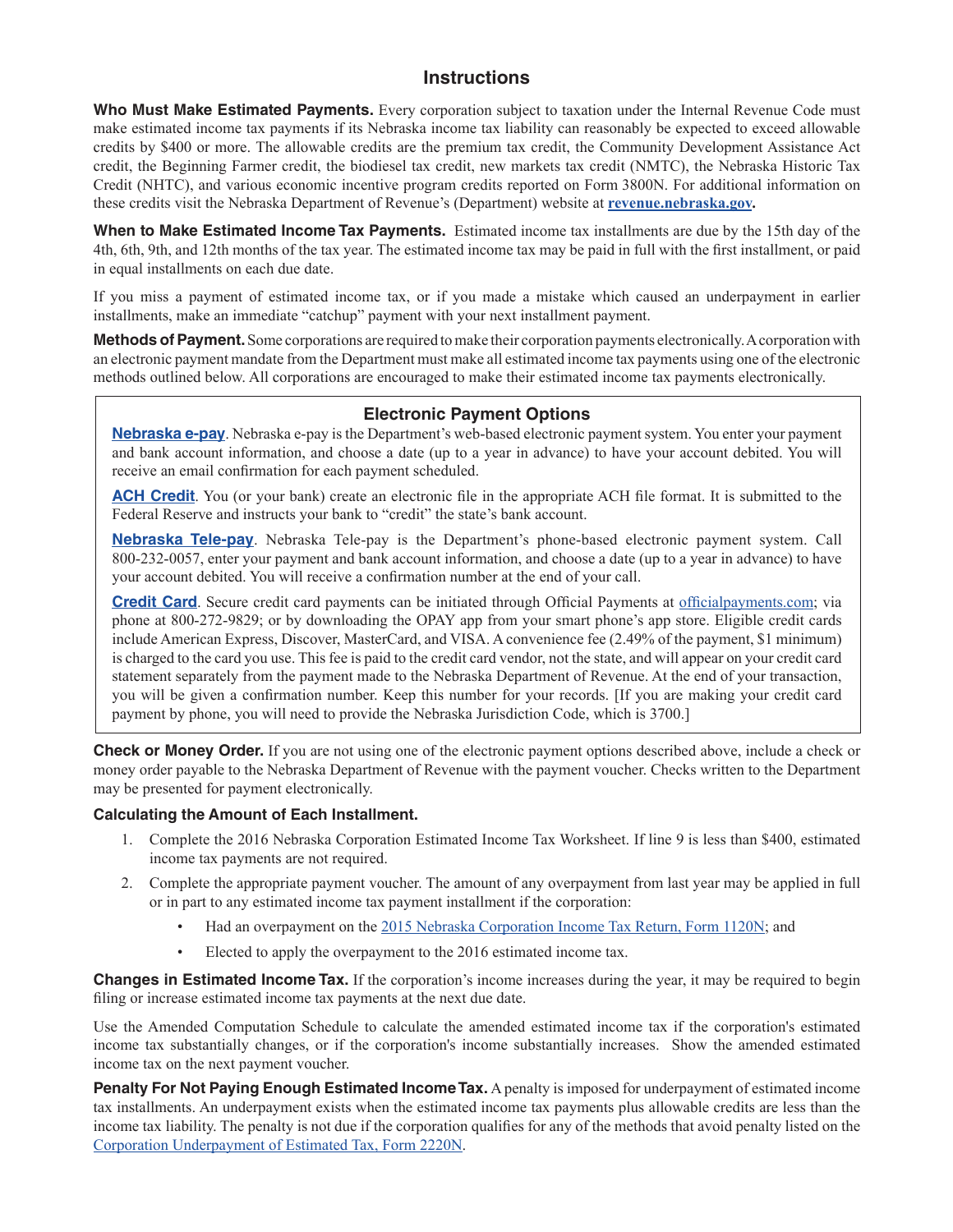Each corporation with an underpayment of estimated income tax must file a Form 2220N with its Nebraska Corporation Income Tax Return, Form 1120N.

**Overpayment of Estimated Income Tax.** A corporation that has overpaid its estimated income tax may apply for a reimbursement of the overpayment if the overpayment is both:

- At least 10% of the corporation's expected income tax liability; **and**
- At least \$500.

To apply for this reimbursement, a corporation must file a [Corporation Application for Adjustment of Overpayment of](http://www.revenue.ne.gov/tax/15forms/f_4466n.pdf)  [Estimated Tax, Form 4466N](http://www.revenue.ne.gov/tax/15forms/f_4466n.pdf), on or before the 15th day of the third month after the end of its tax year, and before it files its tax return.

**Unitary Business.** Corporate taxpayers who are required to file a single Nebraska Corporation Income Tax Return, Form [1120N](http://www.revenue.ne.gov/tax/15forms/f_1120n.pdf), for a unitary business may file combined estimated income tax payments for the group. A combined Nebraska ID number is used for the group and can be requested in writing from the Department. The same combined ID number used to file estimated income tax payments is assigned to the corporate taxpayer's Nebraska corporation income tax return.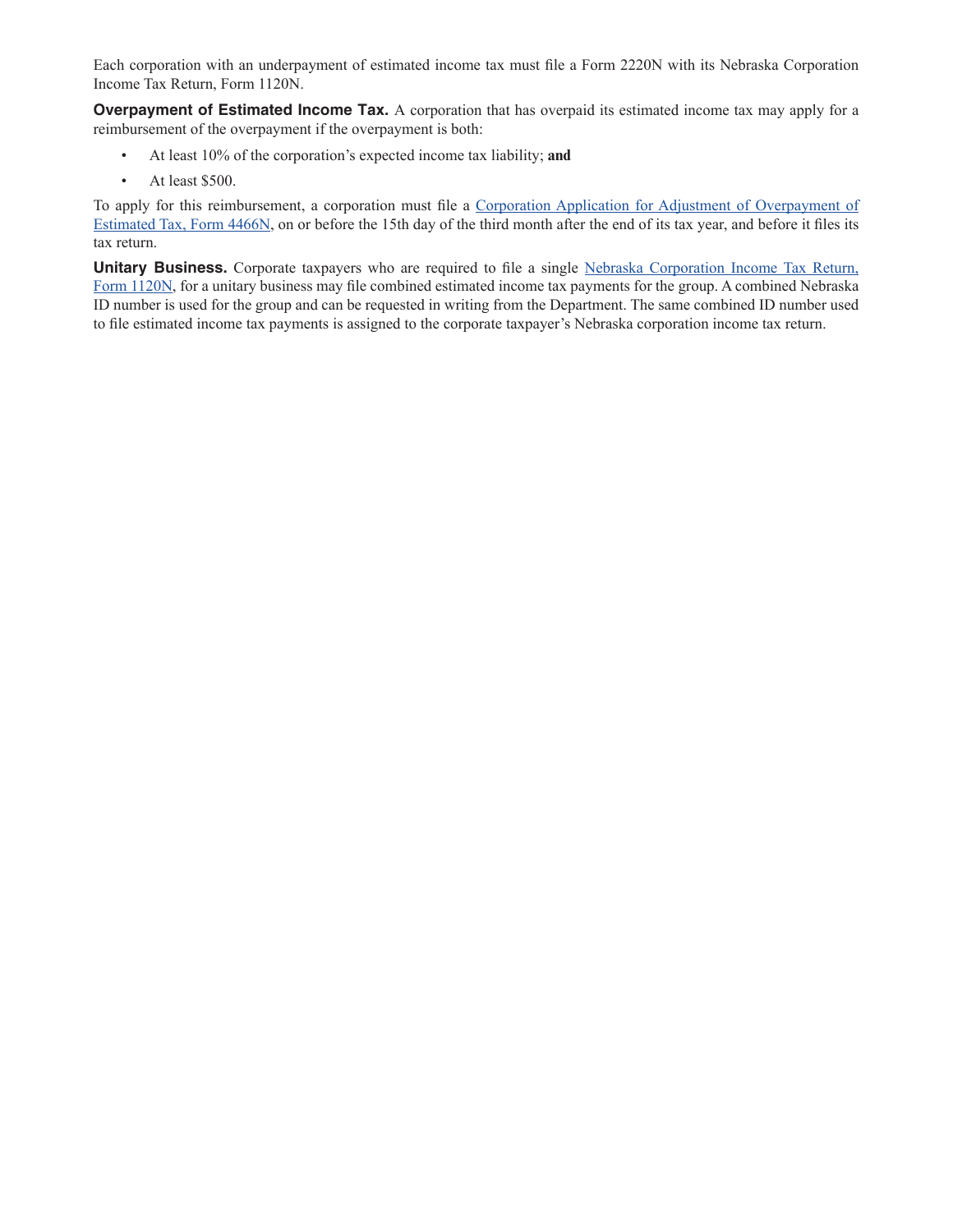| Nebraska Department of<br><b>Nebraska Corporation Estimated</b><br><b>REVENUE</b><br><b>Income Tax Worksheet</b> | <b>FORM 1120N-ES</b><br>2016<br>Worksheet |
|------------------------------------------------------------------------------------------------------------------|-------------------------------------------|
|                                                                                                                  |                                           |
|                                                                                                                  |                                           |
|                                                                                                                  |                                           |
|                                                                                                                  |                                           |
|                                                                                                                  |                                           |
|                                                                                                                  |                                           |
|                                                                                                                  |                                           |
|                                                                                                                  |                                           |

**9** Nebraska corporation estimated income tax (line 7 minus line 8).................................................................... **9**

#### **10** Computation of Installments.

- If the **original** payment is due to be filed on:
	- 15th day of the fourth month Enter 1/4 of the amount from line 9 here and on line 2 of the payment vouchers.
	- • 15th day of the sixth month Enter 1/3 of the amount from line 9 here and on line 2 of the remaining payment vouchers.
	- 15th day of the ninth month Enter 1/2 the amount from line 9 here and on line 2 of the remaining payment vouchers.
	- 15th day of the twelfth month Enter the amount from line 9 here and on line 2 of the appropriate payment voucher. **10**

| Amended Computation Schedule<br>• Use if the corporation's estimated income tax changes during the year.  |              |  |
|-----------------------------------------------------------------------------------------------------------|--------------|--|
| 1 Amended estimated income tax (enter here and on line 1 of the payment voucher)                          |              |  |
| 2 Amount of the 2015 overpayment previously applied as a credit to 2016 estimated income tax installments | $\mathbf{2}$ |  |
|                                                                                                           | 3            |  |
|                                                                                                           |              |  |
|                                                                                                           | 5            |  |
| 6 Amount to be paid (line 5 divided by number of remaining payments).                                     |              |  |
|                                                                                                           | 6            |  |

### **Record of Estimated Income Tax Payments**

| Payment<br><b>Number</b> | Installment<br>Date                                                                                                                                                                                                                                                                                                                                                          | (A)<br>Date Filed | (B)<br><b>Amount Paid</b><br>(Line 4 of<br><b>Payment Voucher)</b> | (C)<br>2015 Overpayment<br>(Line 3 of<br><b>Payment Voucher)</b> | (D)<br><b>Total Amount Paid</b><br>and Credited<br>[Col. (B) plus Col. (C)] |  |  |  |
|--------------------------|------------------------------------------------------------------------------------------------------------------------------------------------------------------------------------------------------------------------------------------------------------------------------------------------------------------------------------------------------------------------------|-------------------|--------------------------------------------------------------------|------------------------------------------------------------------|-----------------------------------------------------------------------------|--|--|--|
|                          | 4th Month                                                                                                                                                                                                                                                                                                                                                                    |                   |                                                                    |                                                                  |                                                                             |  |  |  |
| 2                        | 6th Month                                                                                                                                                                                                                                                                                                                                                                    |                   |                                                                    |                                                                  |                                                                             |  |  |  |
| 3                        | 9th Month                                                                                                                                                                                                                                                                                                                                                                    |                   |                                                                    |                                                                  |                                                                             |  |  |  |
| 4                        | 12th Month                                                                                                                                                                                                                                                                                                                                                                   |                   |                                                                    |                                                                  |                                                                             |  |  |  |
|                          | Claim this amount on your 2016 Nebraska ▶<br><b>TOTAL</b><br>$\bigcap$ . The second contract is a second fraction of $\bigcap_{n=1}^{\infty}$ and $\bigcap_{n=1}^{\infty}$ and $\bigcap_{n=1}^{\infty}$ and $\bigcap_{n=1}^{\infty}$ and $\bigcap_{n=1}^{\infty}$ and $\bigcap_{n=1}^{\infty}$ and $\bigcap_{n=1}^{\infty}$ and $\bigcap_{n=1}^{\infty}$ and $\bigcap_{n=1}$ |                   |                                                                    |                                                                  |                                                                             |  |  |  |

**Corporation Income Tax Teturn, Form 1120N.**

**Note:** If you are not required to make an estimated income tax payment on the first installment date, you may still be required to make payments at a later date. See instruction entitled, "Changes in Estimated Income Tax."

**RETAIN A COPY FOR YOUR RECORDS—DO NOT FILE.**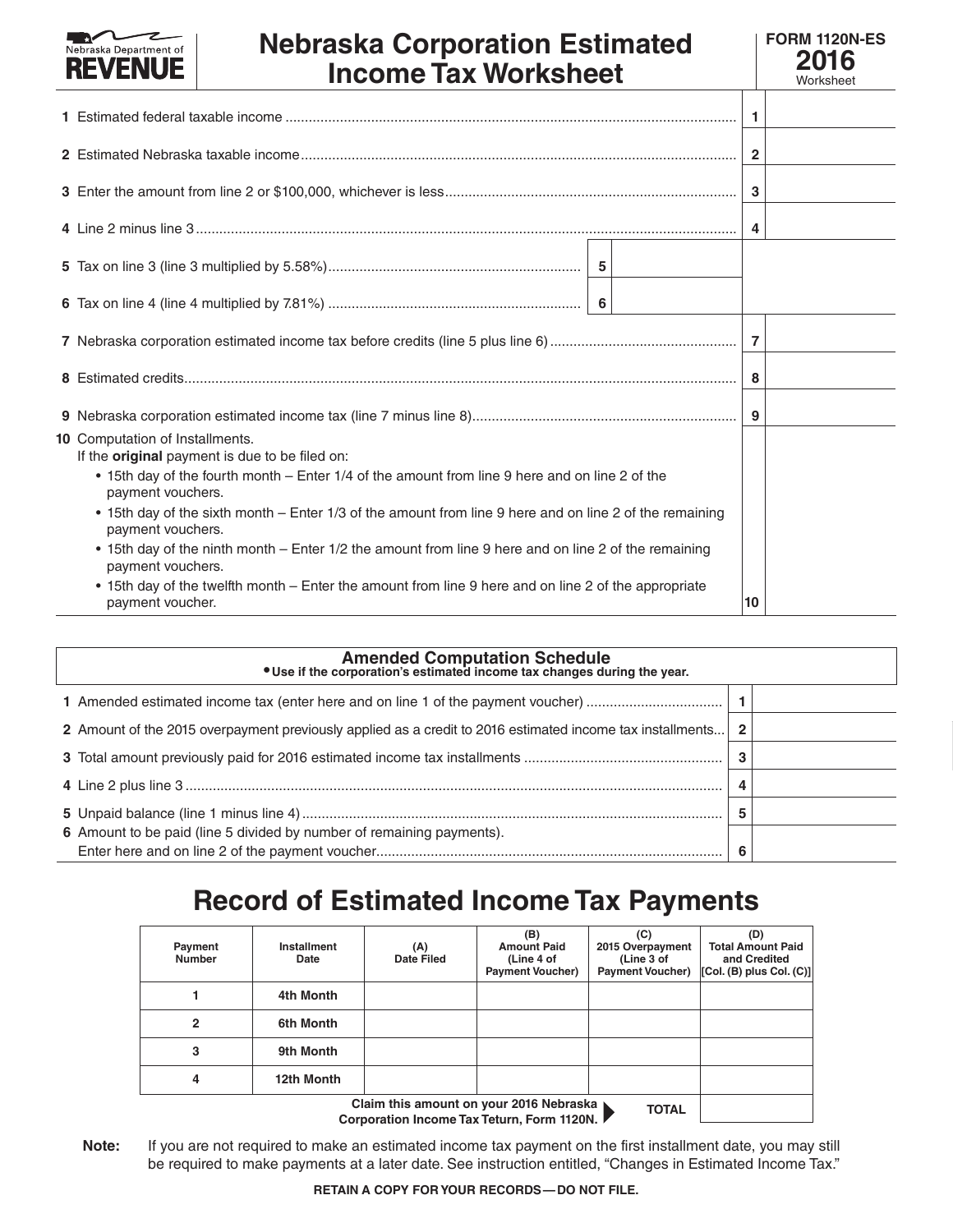| Nebraska Department of                                       | <b>Nebraska Corporation Estimated Income Tax</b>                                                                                                                                                                                                                                                                |                          | <b>Payment Voucher</b> |                                                             |              | <b>FORM 1120N-ES</b><br>2016                                                                                                       |       |
|--------------------------------------------------------------|-----------------------------------------------------------------------------------------------------------------------------------------------------------------------------------------------------------------------------------------------------------------------------------------------------------------|--------------------------|------------------------|-------------------------------------------------------------|--------------|------------------------------------------------------------------------------------------------------------------------------------|-------|
|                                                              | 1 Estimated income tax for the 2016 tax year (line 9 of estimated<br>2 Amount of this installment (line 10 of estimated income tax<br>3 Amount of overpayment from last year (all or part)<br>4 Amount of this payment (line 2 minus line 3). Enter here and<br>in your Record of Estimated Income Tax Payments | $\overline{2}$<br>3<br>4 |                        | <b>RESET</b><br>First \$100,000 of<br><b>Taxable Income</b> | <b>PRINT</b> | <b>Nebraska Corporation Income Tax Rates for 2016</b><br>5.58% $\sqrt{\frac{\text{Taxable Income in}}{\text{Excess of $100,000}}}$ | 7.81% |
| Name Doing Business As (dba)                                 |                                                                                                                                                                                                                                                                                                                 |                          | Nebraska ID Number     | Federal ID Number                                           |              | <b>Taxable Year Ending</b>                                                                                                         |       |
| Legal Name<br><b>Street or Other Mailing Address</b><br>City | <b>State</b><br>Zip Code                                                                                                                                                                                                                                                                                        |                          |                        | This installment is due on or before the                    |              | 15th day of the 4th month of the taxable year.                                                                                     |       |

Do not mail if you are paying electronically. If you are paying by check or money order, mail this voucher and payment to: **Nebraska Department of Revenue, PO Box 94818, Lincoln, NE 68509-4818.**

8-013-2015

| Nebraska Department of<br><b>REVENUE</b>                     | <b>Nebraska Corporation Estimated Income Tax</b><br><b>Payment Voucher</b>                                                                                                                                                                                                                                                                                                                                                                                                             |                                   |                    |  |                                                                                                                           |       |  | <b>FORM 1120N-ES</b><br>2016                                           |       |
|--------------------------------------------------------------|----------------------------------------------------------------------------------------------------------------------------------------------------------------------------------------------------------------------------------------------------------------------------------------------------------------------------------------------------------------------------------------------------------------------------------------------------------------------------------------|-----------------------------------|--------------------|--|---------------------------------------------------------------------------------------------------------------------------|-------|--|------------------------------------------------------------------------|-------|
| Name Doing Business As (dba)                                 | Estimated income tax (or amended estimated income tax).<br>Complete if this is an original or amended computation<br>2 Amount of this installment (line 10 of estimated income tax<br>worksheet or line 6 of Amended Computation Schedule)<br>3 Amount of overpayment from last year applied to this<br>installment (and not applied to the previous installment)<br>4 Amount of this payment (line 2 minus line 3). Enter here and<br>in your Record of Estimated Income Tax Payments | $\overline{\mathbf{2}}$<br>3<br>4 | Nebraska ID Number |  | <b>Nebraska Corporation Income Tax Rates for 2016</b><br>First \$100,000 of<br><b>Taxable Income</b><br>Federal ID Number | 5.58% |  | Taxable Income in<br><b>Excess of \$100,000</b><br>Taxable Year Ending | 7.81% |
| Legal Name<br><b>Street or Other Mailing Address</b><br>City | <b>State</b><br>Zip Code                                                                                                                                                                                                                                                                                                                                                                                                                                                               |                                   |                    |  | This installment is due on or before the<br>15th day of the 6th month of the taxable year.                                |       |  |                                                                        |       |

Do not mail if you are paying electronically. If you are paying by check or money order, mail this voucher and payment to: **Nebraska Department of Revenue, PO Box 94818, Lincoln, NE 68509-4818.**